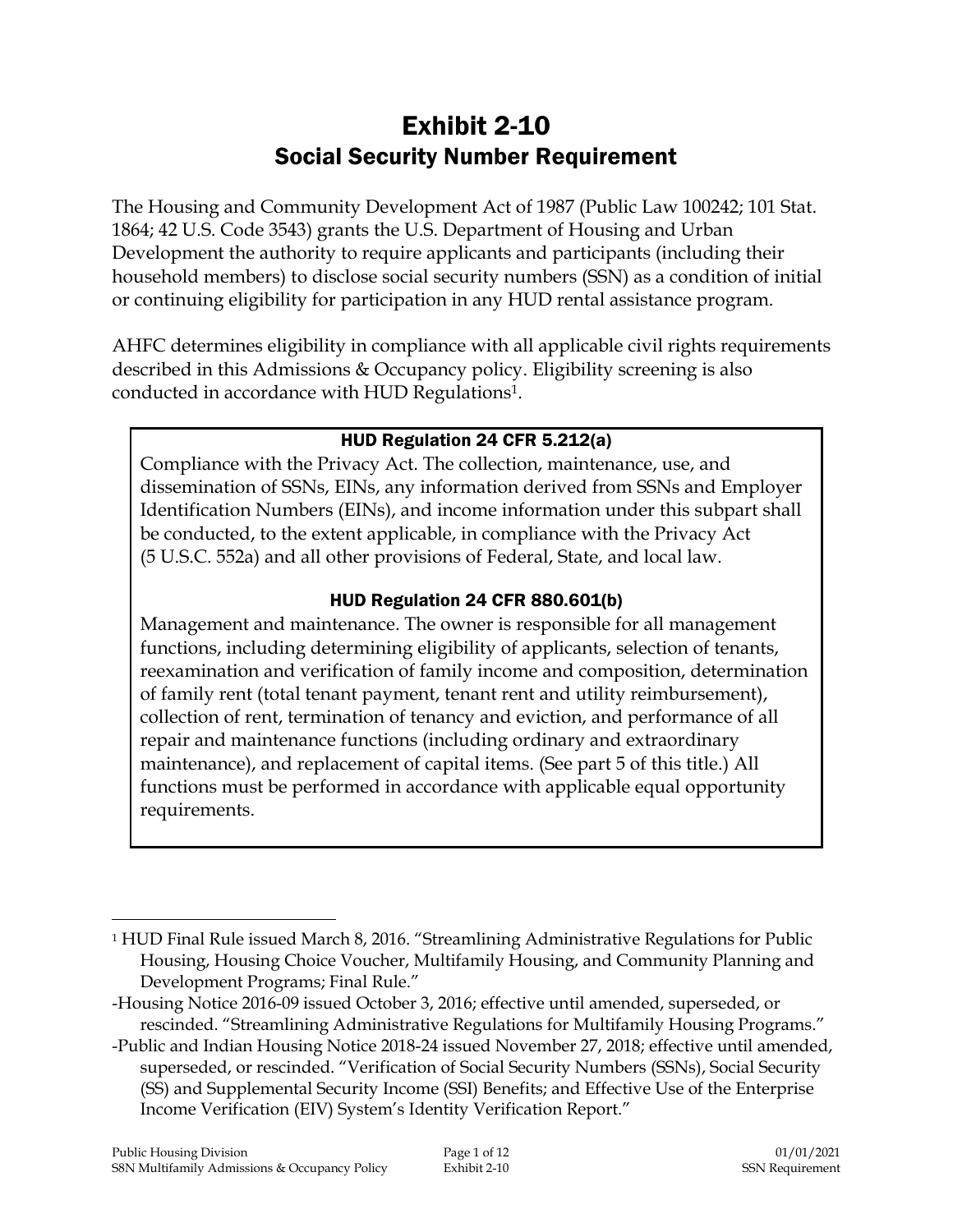## HUD Regulation 24 CFR 880.603(b)

Determination of eligibility and selection of tenants. The owner is responsible for obtaining and verifying information related to income eligibility in accordance with 24 CFR part 5, subpart F, and evidence related to citizenship and eligible immigration status in accordance with 24 CFR part 5, subpart E, to determine whether the applicant is eligible for assistance in accordance with the requirements of 24 CFR part 5, and to select families for admission to the program, which includes giving selection preferences in accordance with 24 CFR part 5, subpart D.

(2) If the owner determines that an applicant is ineligible on the basis of income or family composition, or because of failure to meet the disclosure and verification requirements for Social Security Numbers (as provided by 24 CFR part 5), or because of failure by an applicant to sign and submit consent forms for the obtaining of wage and claim information from State Wage Information Collection Agencies (as provided by 24 CFR parts 5 and 813), or that the owner is not selecting the applicant for other reasons, the owner will promptly notify the applicant in writing of the determination and its reasons, and that the applicant has the right to meet with the owner or managing agent in accordance with HUD requirements.

## 1. Requirement to Disclose SSN

#### HUD Regulation 24 CFR 5.210(a)

This subpart B requires applicants for and participants in covered HUD programs to disclose, and submit documentation to verify, their Social Security Numbers (SSNs).

- 1. All household members, applicant or participant, are required to disclose and verify each member's SSN in accordance with the regulations and AHFC policy cited below.
- 2. Household members who do not contend to have eligible immigration status are not required to disclose and verify an SSN.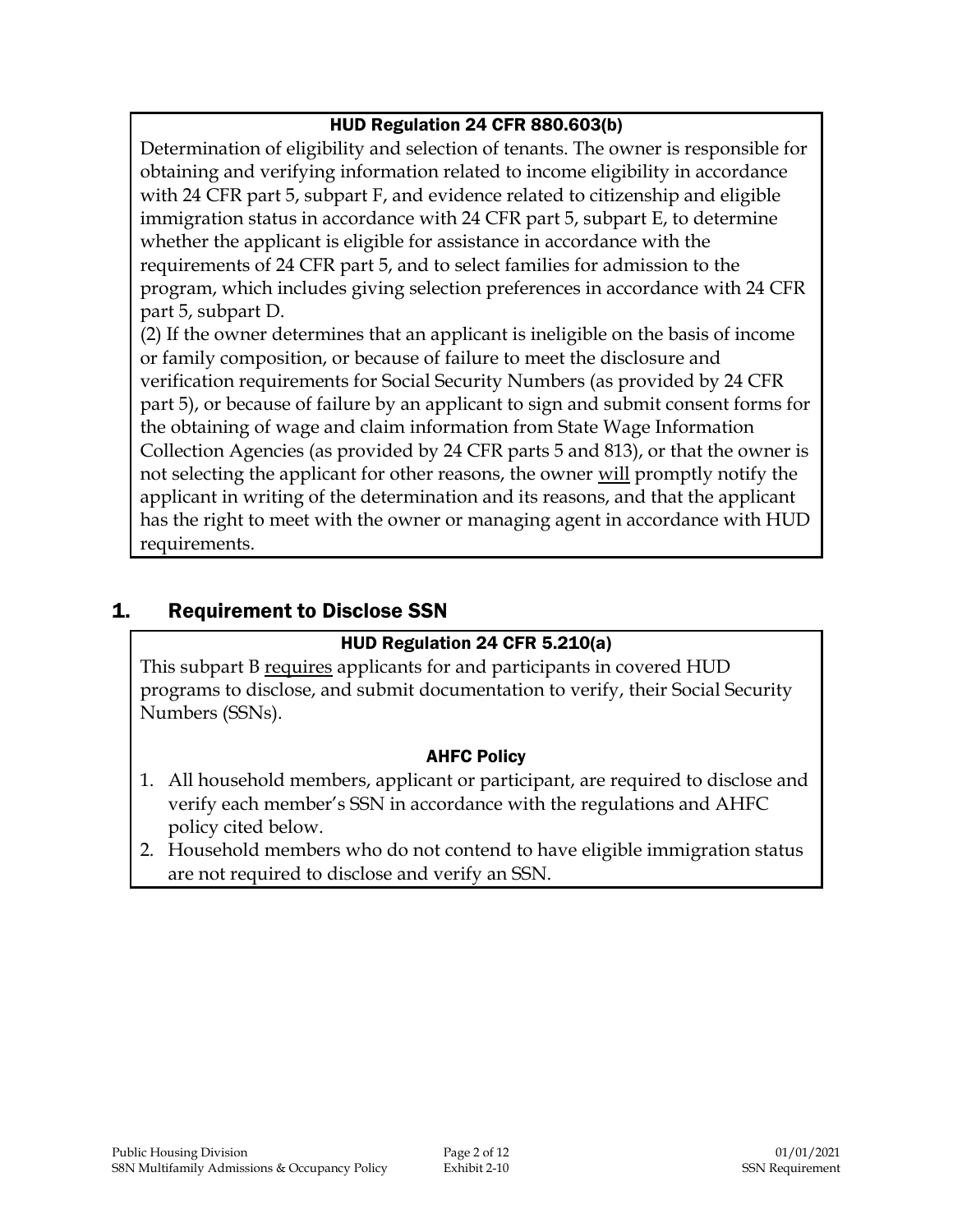#### 1.A Applicant Families

#### HUD Regulation 24 CFR 5.216(b)

Each assistance applicant must submit the following information to the processing entity when the assistance applicant's eligibility under the program involved is being determined.

(1) The complete and accurate SSN assigned to the assistance applicant and to each member of the assistance applicant's household; and

(2) The documentation referred to in paragraph  $(g)(1)$  of this section to verify each such SSN.

#### 1.B Participant Families

#### HUD Regulation 24 CFR 5.216(e)(1)

(1) Initial disclosure.

(i) Each participant, except those age 62 or older as of January 31, 2010, whose initial determination of eligibility was begun before January 31, 2010, must submit the information described in paragraph  $(e)(1)(ii)$  of this section, if the participant has:

(A) Not previously disclosed a SSN;

(B) Previously disclosed a SSN that HUD or the SSA determined was invalid; or

(C) Been issued a new SSN.

(ii) Each participant subject to the disclosure requirements under paragraph (e)(1)(i) of this section must submit the following information to the processing entity at the next interim or regularly scheduled reexamination or recertification of family composition or income, or other reexamination or recertification for the program involved:

(A) The complete and accurate SSN assigned to the participant and to each member of the participant's household; and

(B) The documentation referred to in paragraph  $(g)(1)$  of this section to verify each such SSN.

- 1. As of January 31, 2010, all participants who were determined eligible prior to that date were required to disclose and provide verification of their SSN at their next annual examination.
- 2. Participants age 62 or older as of January 31, 2010 who were determined eligible before January 31, 2010 were not required to provide verification of their SSN. These individuals retain this exemption as long as they maintain their eligibility for rental assistance.
- 3. All eligibility determinations after January 31, 2010 include the requirement that all household members must disclose and provide verification of their SSN.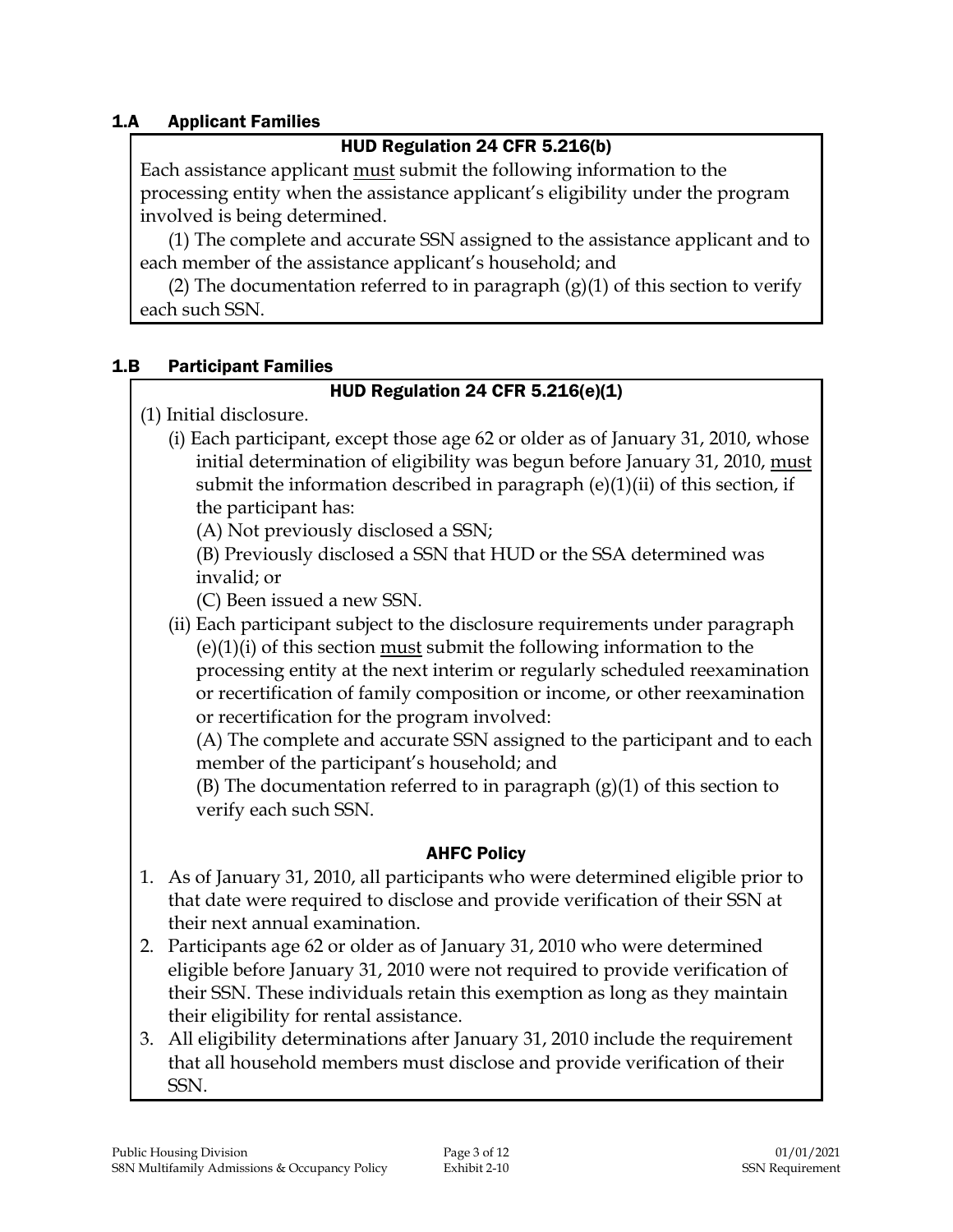## 2. Required Documentation

#### HUD Regulation 24 CFR 5.216(g)

Required documentation.

(1) SSN. The documentation necessary to verify the SSN of an individual who is required to disclose his or her SSN under paragraphs (a) through (e) of this section is:

- (i) An valid SSN card issued by the SSA;
- (ii) An original document issued by a federal or state government agency, which contains the name of the individual and the SSN of the individual, along with other identifying information of the individual; or
- (iii) Such other evidence of the SSN as HUD may prescribe in administrative instructions.

#### AHFC Policy

Verifications received will be documented in or copied to the file. AHFC will accept the following permanent forms of verification. Once received, these require no additional action.

- 1. Valid SSN card
- 2. A confirmation from the SSA website
- 3. An original document from a federal or state agency with the name of the individual and the social security number

## 2.A Rejection of Documentation

## Public and Indian Housing Notice 2018-24

Paragraph 7. The PHA may reject documentation of the SSN provided by the applicant or participant for only the following reasons:

a. The document is not an original document; or

b. The original document has been altered, mutilated, or is not legible; or

c. The document appears to be a forged document (i.e., does not appear to be authentic).

The PHA should explain to the applicant or participant, the reason(s) the document is not acceptable and request the individual to obtain acceptable documentation of the SSN and submit it to the PHA within a specified time frame.

## 2.B Retention of Original Documents

## Public and Indian Housing Notice 2018-24

Paragraph 8. Once the individual's identity verification status is classified as **Verified**, the PHA may, at its discretion, remove and destroy the copy of the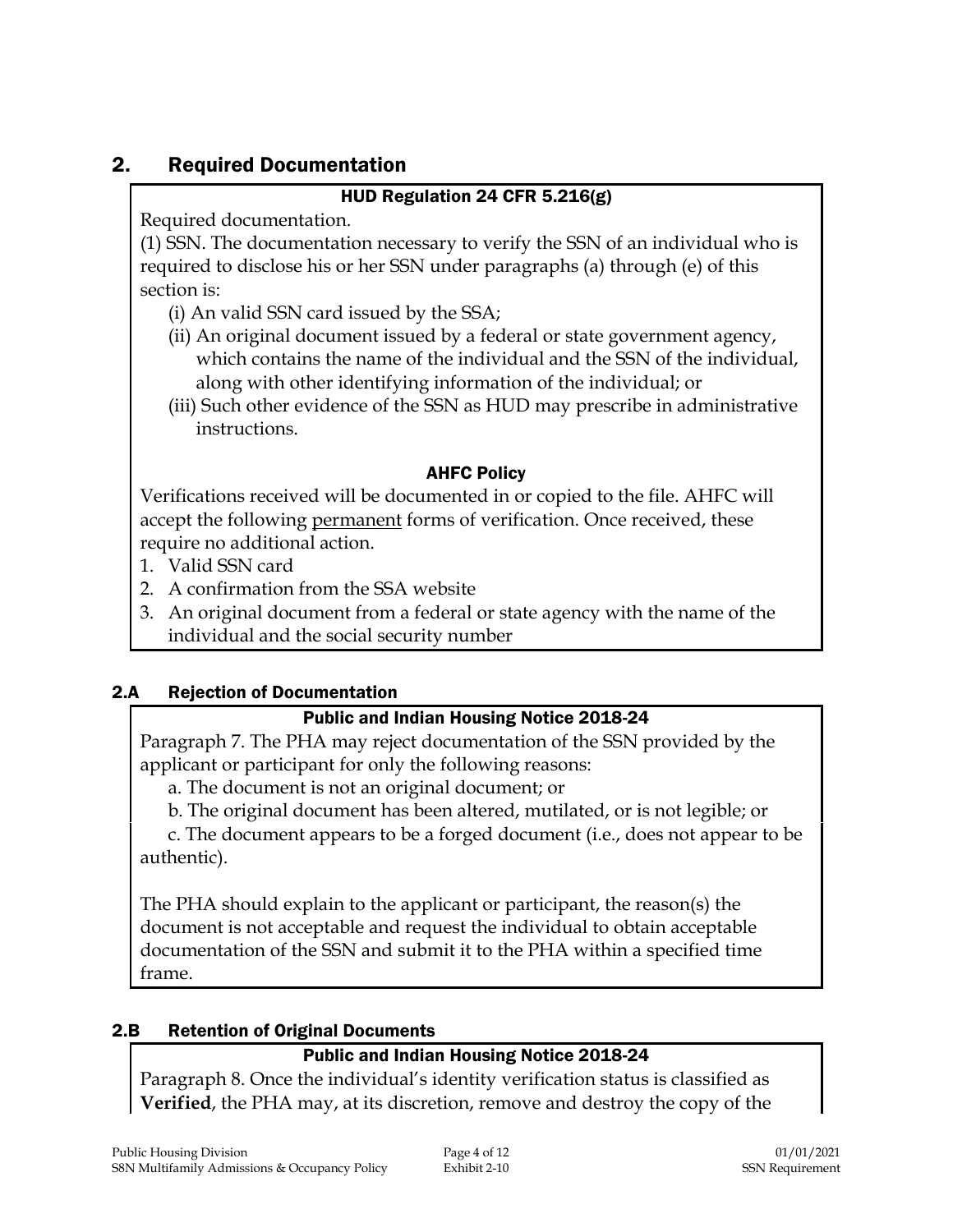documents referenced in Paragraphs 6 and 8 of this notice (SSN Documentation). Retention of the EIV report which shows an identity verification status of Verified in the tenant file is adequate documentation of a valid tenant SSN. This will minimize the risk of exposing the individual's SSN.

PHAs are encouraged to minimize the number of tenant records that contain documents which display the full nine-digit SSN. PHAs are permitted to maintain EIV income reports in the tenant file for the duration of tenancy, and no longer than three years from the end of participation date.

#### 2.C Invalid SSNs

## Public and Indian Housing Notice 2018-24

Paragraph 9. An invalid SSN is an SSN that SSA has never assigned. SSA has never assigned an SSN with the first three digits of: 000, 666, or 900 series (numbers within the 900-999 range). Additionally, prior to June 25, 2011, SSA never assigned an SSN with the first three digits of: 000, 666, 772, 800, or 900 series. SSA has never assigned an SSN with the second two digits of 00 or the last four digits of 0000.

## 2.D Individuals without an Assigned SSN

#### Public and Indian Housing Notice 2018-24

Paragraph 10. It is not uncommon for certain individuals to not have an SSAassigned SSN. PHAs are required to use the Public and Indian Housing Information Center (PIC) Tenant ID Management tool to generate a unique identifier (commonly referred to as an alternate ID (ALT ID)) for those individuals who have not been assigned an SSN.

Once an individual discloses an SSN, the PHA must use the Tenant ID Management tool to replace the ALT ID with the disclosed SSN within 30 calendar days of receipt of the SSN.

## 2.E Individual Taxpayer Identification Number (ITIN)

## Public and Indian Housing Notice 2018-24

Paragraph 11. ITIN is a taxpayer identification number for Federal tax purposes only for certain non-residents and resident noncitizens, their spouses and dependents, who cannot obtain an SSN. The ITIN begins with the number "9" and is formatted like a SSN (9XX-XX-XXXX). However, the ITIN is not an SSN and PHAs must not report the ITIN on line 3n of the form HUD-50058. PHAs are required to use the Tenant ID Management tool to replace any reported ITIN on line 3n of the form HUD-50058 with an SSN or an ALT ID.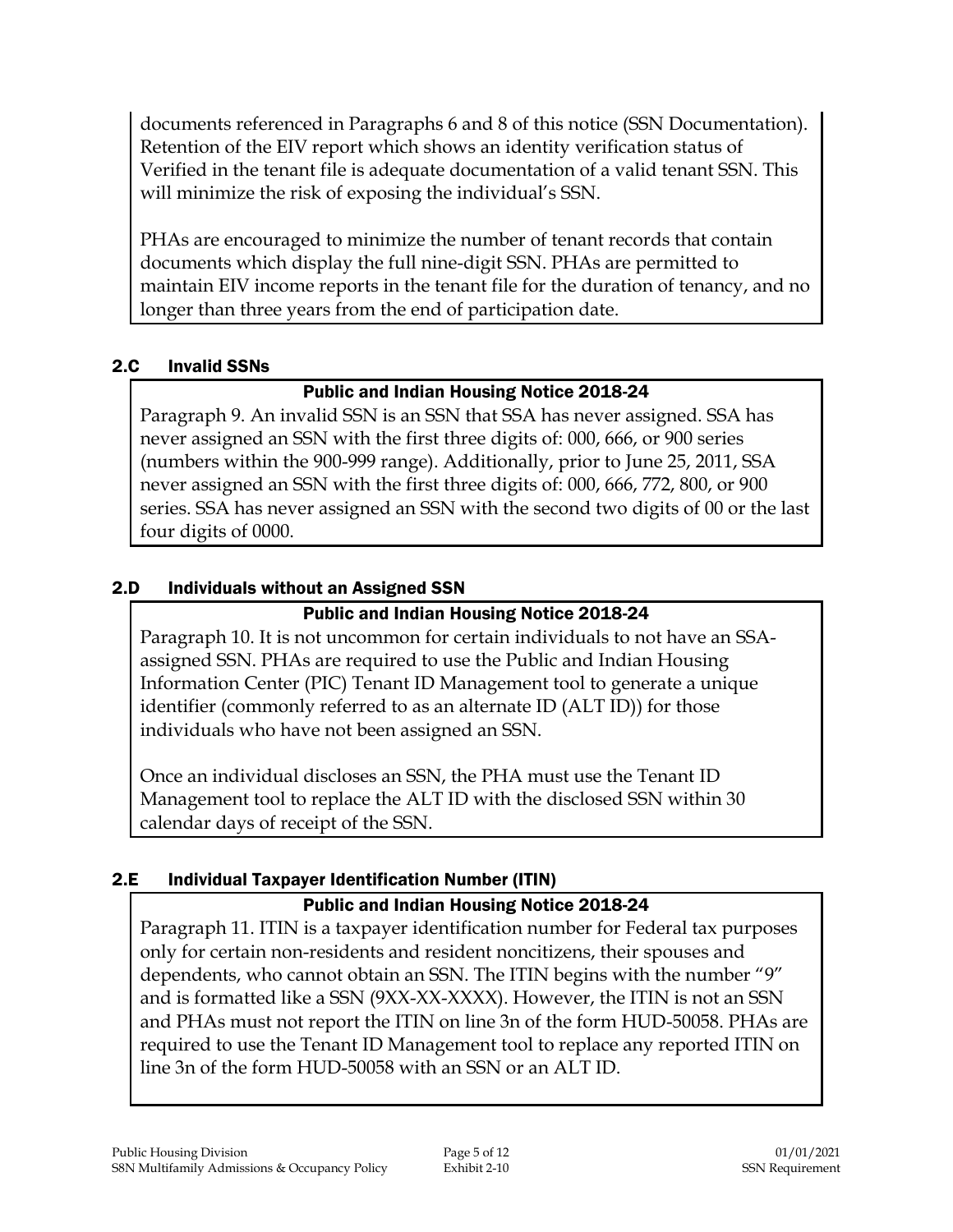ITINs do not entitle a noncitizen to social security benefits, create any inference regarding a noncitizen's immigration status, or give a noncitizen a right to work in the U.S.

#### 2.F Documentation Delays

#### 2.F.1. All Applicant Families Except S8 Moderate Rehabilitation

#### HUD Regulation 24 CFR 5.216(h)(1)

Except as provided in paragraph  $(h)(2)$  and  $(h)(3)^2$  of this section, if the processing entity determines that the assistance applicant is otherwise eligible to participate in a program, the assistance applicant may retain its place on the waiting list for the program but cannot become a participant until it can provide: (i) The complete and accurate SSN assigned to each member of the household; and

(ii) The documentation referred to in paragraph  $(g)(1)$  of this section to verify the SSN of each such member.

#### AHFC Policy

- 1. If a family has provided all necessary information to AHFC and appears eligible for assistance, except for a missing SSN verification, AHFC may provide up to 60 calendar days to the family to submit the required proof.
- 2. Families provided this additional time will retain their waiting list position.
- 3. Families that fail to provide the required proof prior to the deadline will be re-ranked on the waiting list.

 $\overline{a}$ 

<sup>2</sup> Streamlining Administrative Regulations for Public Housing, Housing Choice Voucher, Multifamily Housing, and Community Planning and Development Programs; Final Rule, March 8, 2016. Added paragraph (h)(3).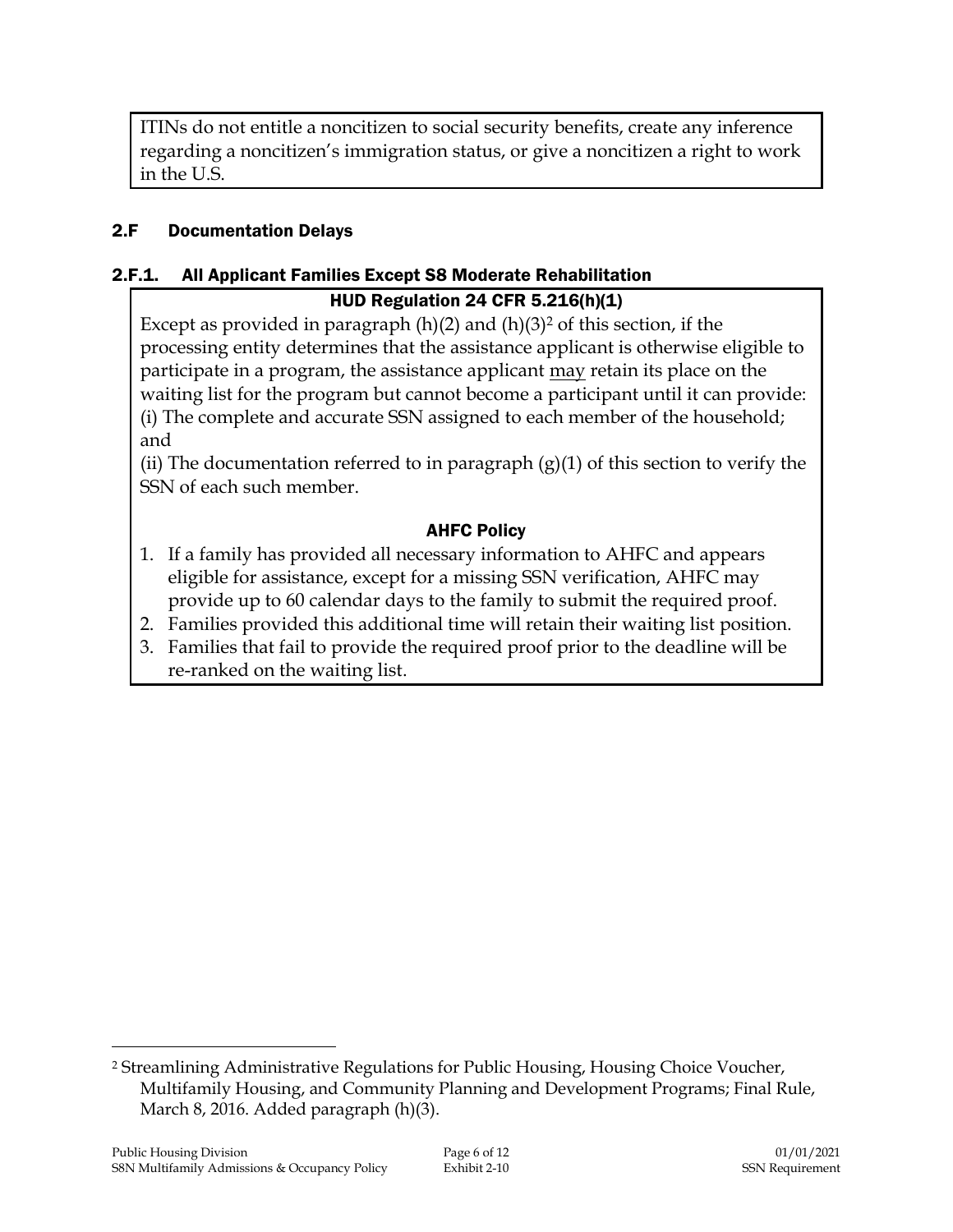#### 2.F.2. Applicant Families with a Child Under Age 6

#### HUD Regulation 24 CFR 5.216(h)(3) $3$

If a child under the age of 6 years was added to the assistance applicant household within the 6-month period prior to the household's date of admission (or, for the HCV program, the date of voucher issuance), the assistance applicant may become a participant, so long as the documentation required in paragraph  $(g)(1)$  of this section is provided to the processing entity within 90 calendar days from the date of admission into the program (or, for the HCV program, the effective date of the Housing Assistance Payment contract). The processing entity must grant an extension of one additional 90-day period if the processing entity determines that, in its discretion, the assistance applicant's failure to comply was due to circumstances that could not reasonably have been foreseen and were outside the control of the assistance applicant. If the applicant family fails to produce the documentation required in paragraph  $(g)(1)$  of this section within the required time period, the processing entity must follow the provisions of §5.218.

#### AHFC Policy

- 1. AHFC will not admit any family without proper verification of each family member's SSN.
- 2. AHFC will grant additional time to a family as specified in section 2.F.1 above.

#### 2.F.3. Participant Families

## HUD Regulation 24 CFR 5.216(e)(2)

Subsequent disclosure. Once a participant has disclosed and the processing entity has verified each SSN, the following rules apply:

(i) Addition of new household member who is at least 6 years of age or under the age of 6 and has an assigned SSN. When the participant requests to add a new household member who is at least 6 years of age, or is under the age of 6 and has an assigned SSN, the participant must provide the following to the processing entity at the time of the request, or at the time of processing the interim reexamination or recertification of family composition that includes the new member(s):

- (A) The complete and accurate SSN assigned to each new member; and
- (B) The documentation referred to in paragraph  $(g)(1)$  of this section to verify the SSN for each new member.

 $\overline{a}$ <sup>3</sup> Streamlining Administrative Regulations for Public Housing, Housing Choice Voucher, Multifamily Housing, and Community Planning and Development Programs; Final Rule, March 8, 2016. New paragraph.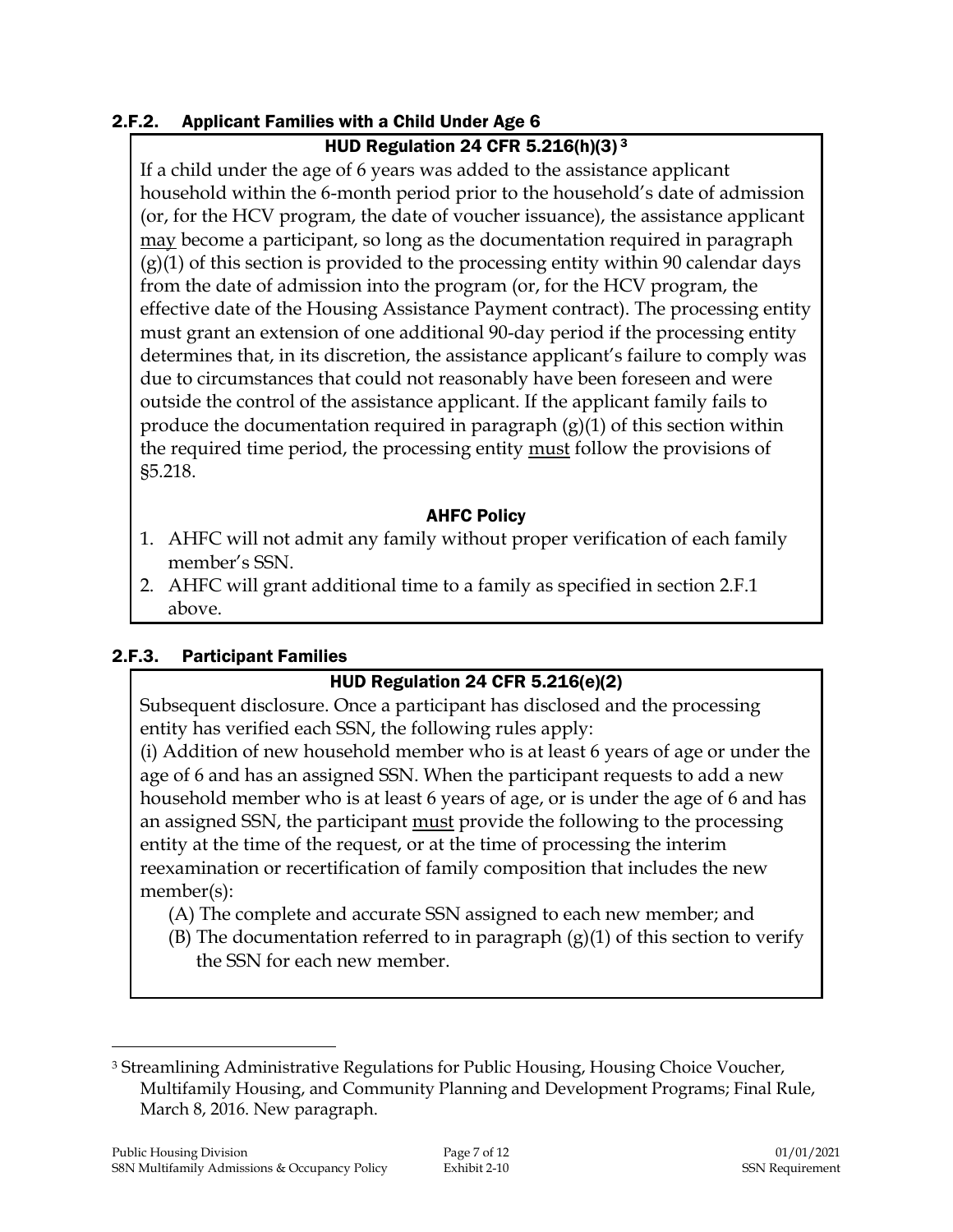#### Public and Indian Housing Notice 2018-24

Paragraph 12. The participant must disclose the SSA-assigned SSN and provide the PHA with the documents referenced in Paragraph 6 (see Required Documentation section) of this notice at the time of such request, or at the time of processing the interim or annual reexamination of family income and/or composition. If the family is unable to provide the required documentation of the SSN, the PHA shall not add the new household member to the family composition until the family provides such documentation. The PHA is not authorized to generate an ALT ID for the affected household member.

#### HUD Regulation 24 CFR 5.216(e)(2)

(ii) Addition of new household member who is under the age of 6 and has no assigned SSN.

- (A) When a participant requests to add a new household member who is under the age of 6 and has not been assigned a SSN, the participant shall be required to provide the complete and accurate SSN assigned to each new child and the documentation referred to in paragraph (g)(1) of this section to verify the SSN for each new child within 90 calendar days of the child being added to the household.
- (B) The processing entity shall grant an extension of one additional 90-day period if the processing entity, in its discretion, determines that the participant's failure to comply was due to circumstances that could not have reasonably been foreseen and were outside the control of the participant. During the period that the processing entity is awaiting documentation of a SSN, the processing entity shall include the child as part of the assisted household and the child shall be entitled to all the benefits of being a household member. If, upon expiration of the provided time period, the participant fails to produce a SSN, the processing entity shall follow the provisions of §5.218.

(iii) Assignment of new SSN. If the participant or any member of the participant's household has been assigned a new SSN, the participant must submit the following to the processing entity at either the time of receipt of the new SSN; at the next interim or regularly scheduled reexamination or recertification of family composition or income, or other reexamination or recertification; or at such earlier time specified by the processing entity:

- (A) The complete and accurate SSN assigned to the participant or household member involved; and
- (B) The documentation referred to in paragraph  $(g)(1)$  of this section to verify the SSN of each individual.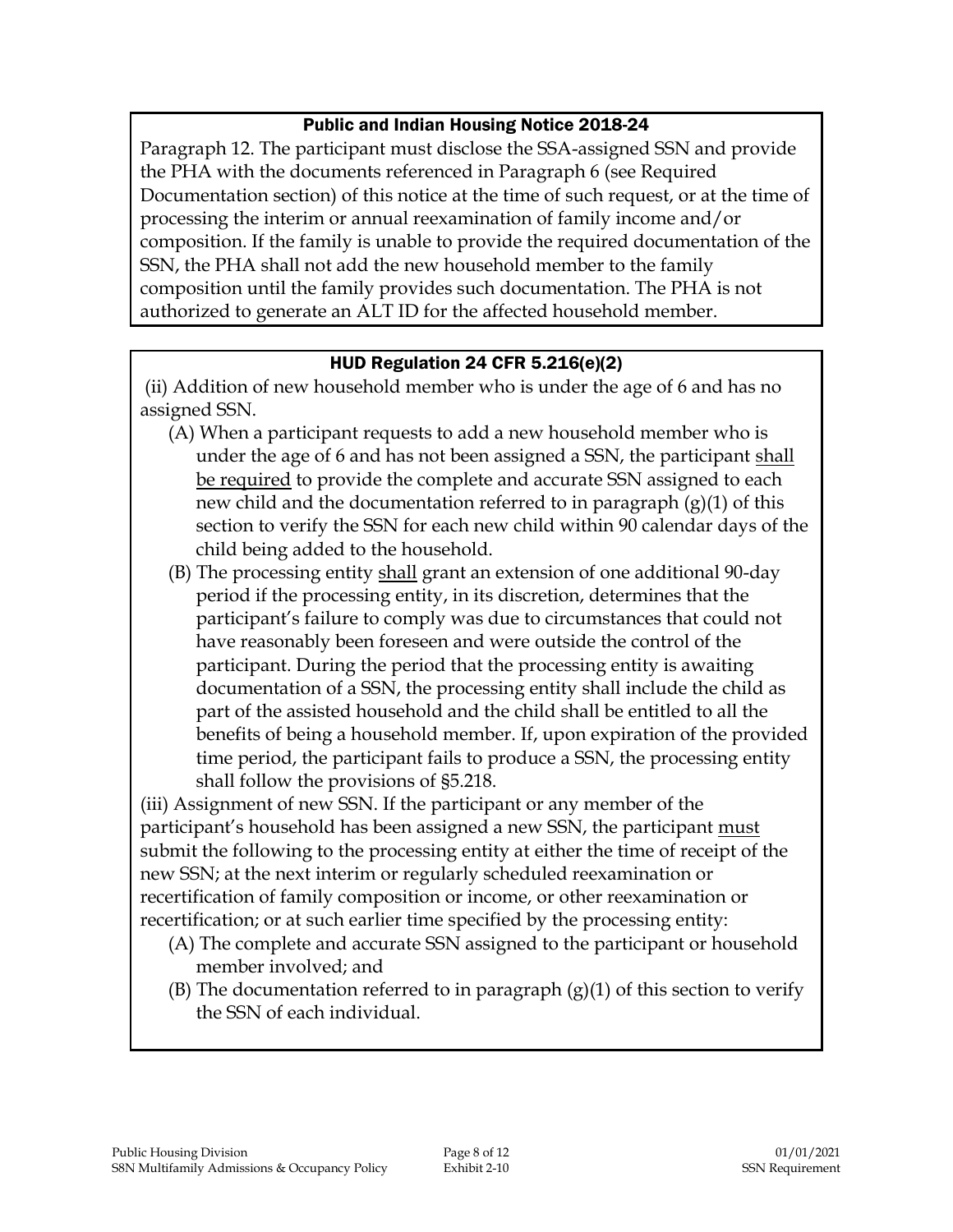## AHFC Policy

- 1. AHFC will provide a participant family with 90 calendar days to provide verification of a new member's SSN or a member's changed SSN.
- 2. Families that cannot provide the documentation within the initial 90-day period may receive an additional 90 calendar days if they can demonstrate that circumstances beyond their control prevented them from meeting the initial deadline.
- 3. During these 90 day periods, families will be eligible for continued rental assistance.

## 3. Third-Party Verification

#### Public and Indian Housing Notice 2018-24

Paragraph 15. It is the Department's position that an SSA benefit verification letter (dated within the last 60 days of the PHA request date for information or within the PHA-tenant interview date) provided by the family or an undisputed EIV Income Report which displays the current social security benefit amount is third party verification. No additional verification is required by the PHA.

SSA has requested that PHAs refrain from submitting requests to SSA to verify that a family is not receiving social security benefits.

## 4. Penalties

#### 4.A Applicants

## HUD Regulation 24 CFR 5.218(a)

Denial of eligibility of assistance applicants and individual owner applicants. The processing entity must deny the eligibility of an assistance applicant or individual owner applicant in accordance with the provisions governing the program involved, if the assistance or individual owner applicant does not meet the applicable SSN disclosure, documentation, and verification requirements as specified in §5.216.

- 1. If an applicant family has failed to meet the deadline for submission of required documentation, their application may either be re-ranked on the waiting list or withdrawn depending upon the family's individual circumstances.
- 2. If all household members have not disclosed their SSN at the time a unit becomes available, the PHA must offer the available unit to the next eligible applicant family on the waiting list.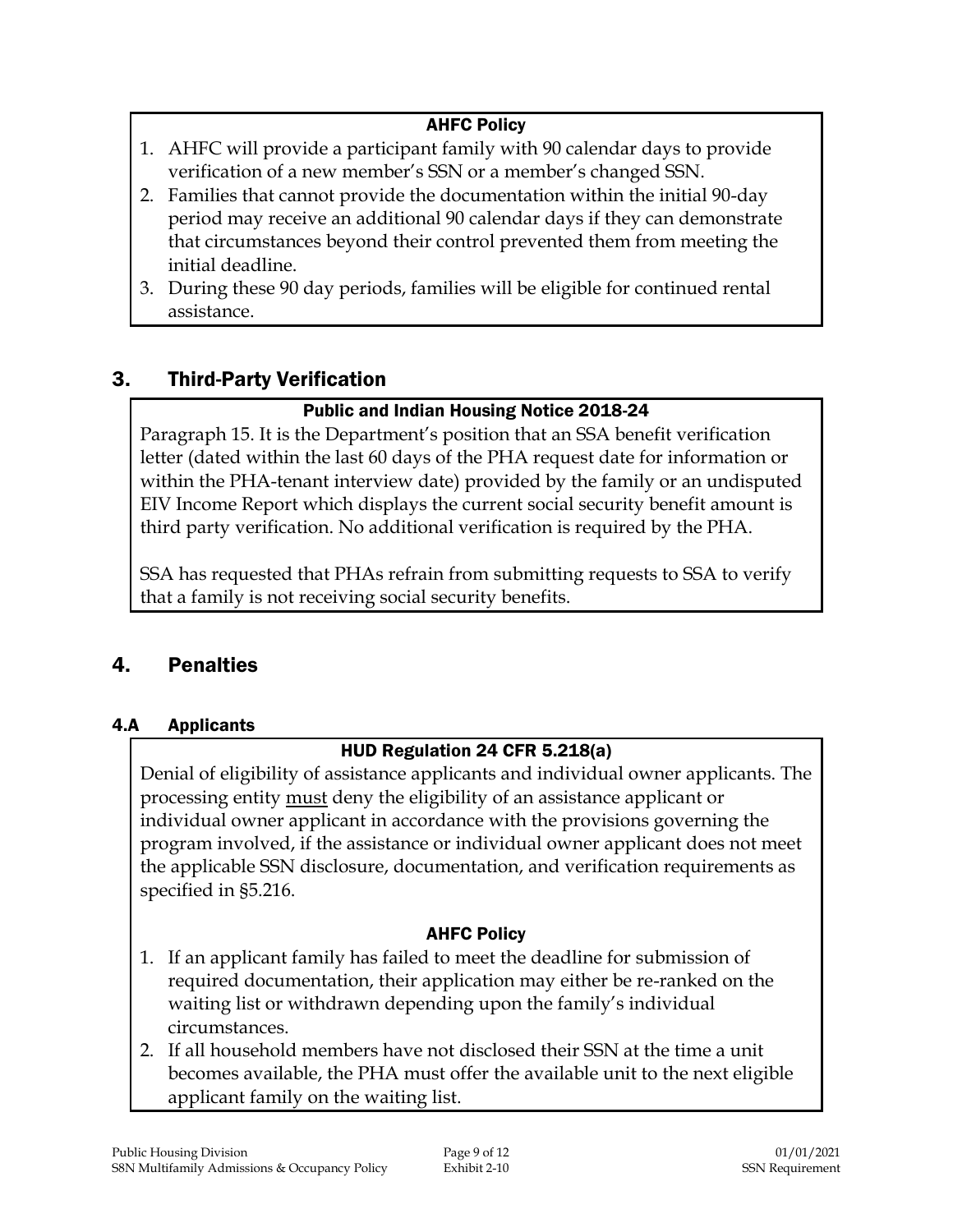3. AHFC will provide a written notification to the family with their application status.

## 4.B Applicants for S8 Moderate Rehabilitation SRO

PIH Notice 2018-24

Paragraph 13. If upon the expiration of the provided time period, the individual fails to comply with the SSN disclosure and documentation requirements, the PHA must terminate the individual's tenancy or assistance, or both.

## 4.C Participants

## HUD Regulation 24 CFR 5.218(c)

Termination of assistance or termination of tenancy of participants.

(1) The processing entity must terminate the assistance or terminate the tenancy, or both, of a participant and the participant's household, in accordance with the provisions governing the program involved, if the participant does not meet the applicable SSN disclosure, documentation, and verification requirements specified in §5.216.

(2) The processing entity may defer termination and provide the participant with an additional 90 calendar days to disclose a SSN, but only if the processing entity, in its discretion, determines that:

- (i) The failure to meet these requirements was due to circumstances that could not have reasonably been foreseen and were outside the control of the participant; and
- (ii) There is a reasonable likelihood that the participant will be able to disclose a SSN by the deadline.

(3) Failure of the participant to disclose a SSN by the deadline specified in paragraph (c)(2) of this section will result in termination of the assistance or tenancy, or both, of the participant and the participant's household.

- 1. If a participant family has failed to meet the deadline for submission of required documentation, their rental assistance will be terminated.
- 2. AHFC will provide a written notification to the family with their assistance status.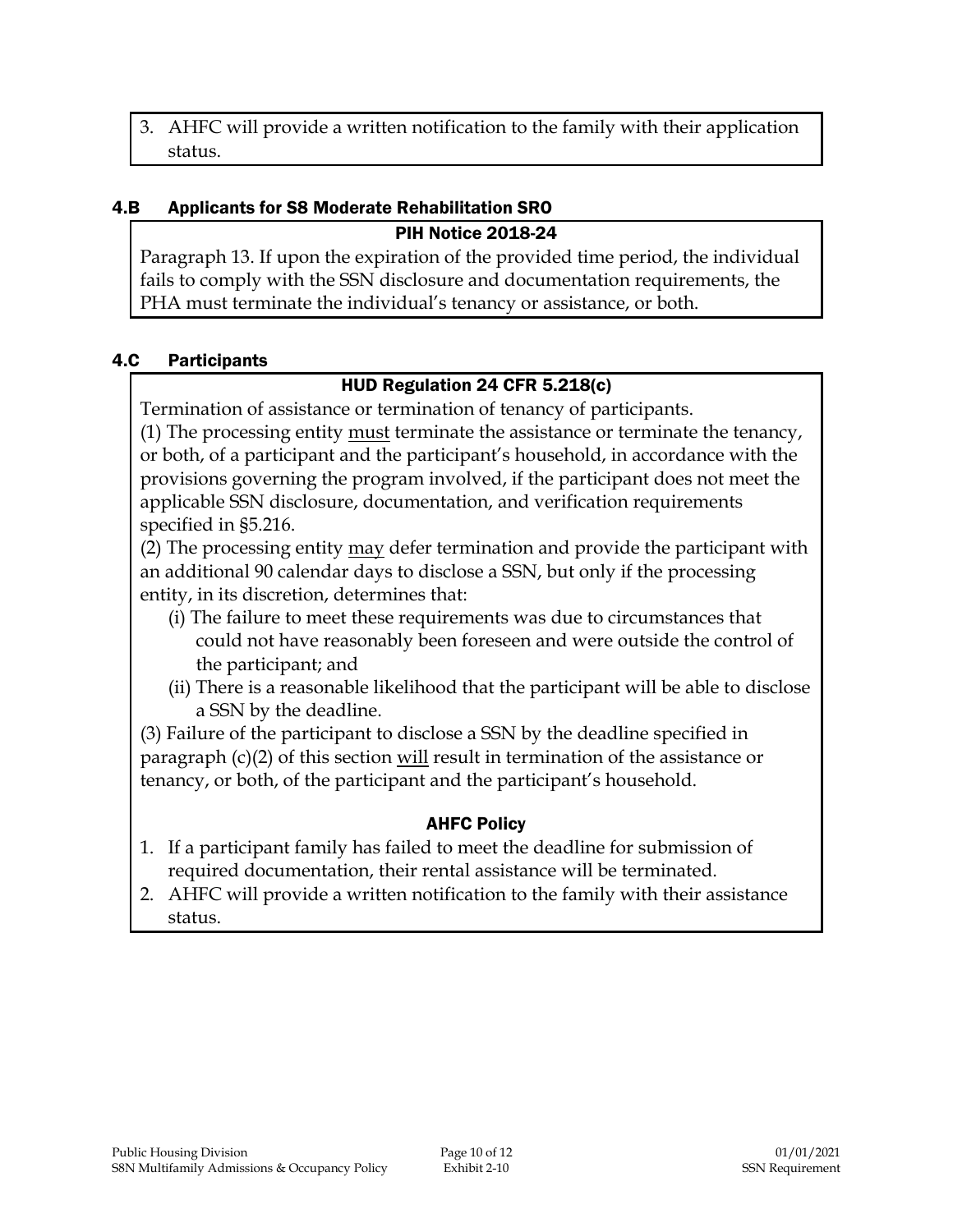#### 4.D PHA Penalties

#### PIH Notice 2018-24

Paragraph 14. PHAs are required to ensure compliance with SSN disclosure, documentation, and verification requirements outlined in this notice and HUD regulations, including the enforcement of penalties for a family's failure to comply with the HUD requirements. PHAs may be subject to sanctions and/or the assessment of disallowed costs associated with any resulting incorrect subsidy or tenant rent calculation or both as a result of a PHA's noncompliance and/or enforcement of the SSN disclosure, documentation, and verification requirements outlined in this notice and the applicable HUD regulations.

## 5. Definitions

#### HUD Regulation 24 CFR 5.214

In addition to the definitions in §5.100, the following definitions apply to this subpart B.

#### 5.A Assistance Applicant

Except as excluded pursuant to 42 U.S.C. 3543(b) and 3544(a)(2), this term means the following: (1) For any program under 24 CFR parts 215, 221, 236, 290, or 891, or any program under Section 8 of the 1937 Act: A family or individual that seeks rental assistance under the program. (2) For the public housing program: A family or individual that seeks admission to the program.

#### 5.B Owner

The person or entity (or employee of an owner) that leases an assisted dwelling unit to an eligible family and includes, when applicable, a mortgagee. Participant. Except as excluded pursuant to 42 U.S.C. 3543(b) and 3544(a)(2), this term has the following meaning: (1) For any program under 24 CFR part 891, or Section 8 of the 1937 Act: A family receiving rental assistance under the program; (2) For the public housing program: A family or individual that is assisted under the program; (3) For 24 CFR parts 215, 221, 236, and 290: A tenant or qualified tenant under any of the programs; and (4) For 24 CFR part 235: A homeowner or a cooperative member receiving homeownership assistance.

## 5.C Participant

Except as excluded pursuant to 42 U.S.C. 3543(b) and 3544(a)(2), this term has the following meaning: (1) For any program under 24 CFR part 891, or Section 8 of the 1937 Act: A family receiving rental assistance under the program; (2) For the public housing program: A family or individual that is assisted under the program; (3) For 24 CFR parts 215, 221, 236, and 290: A tenant or qualified tenant under any of the programs;